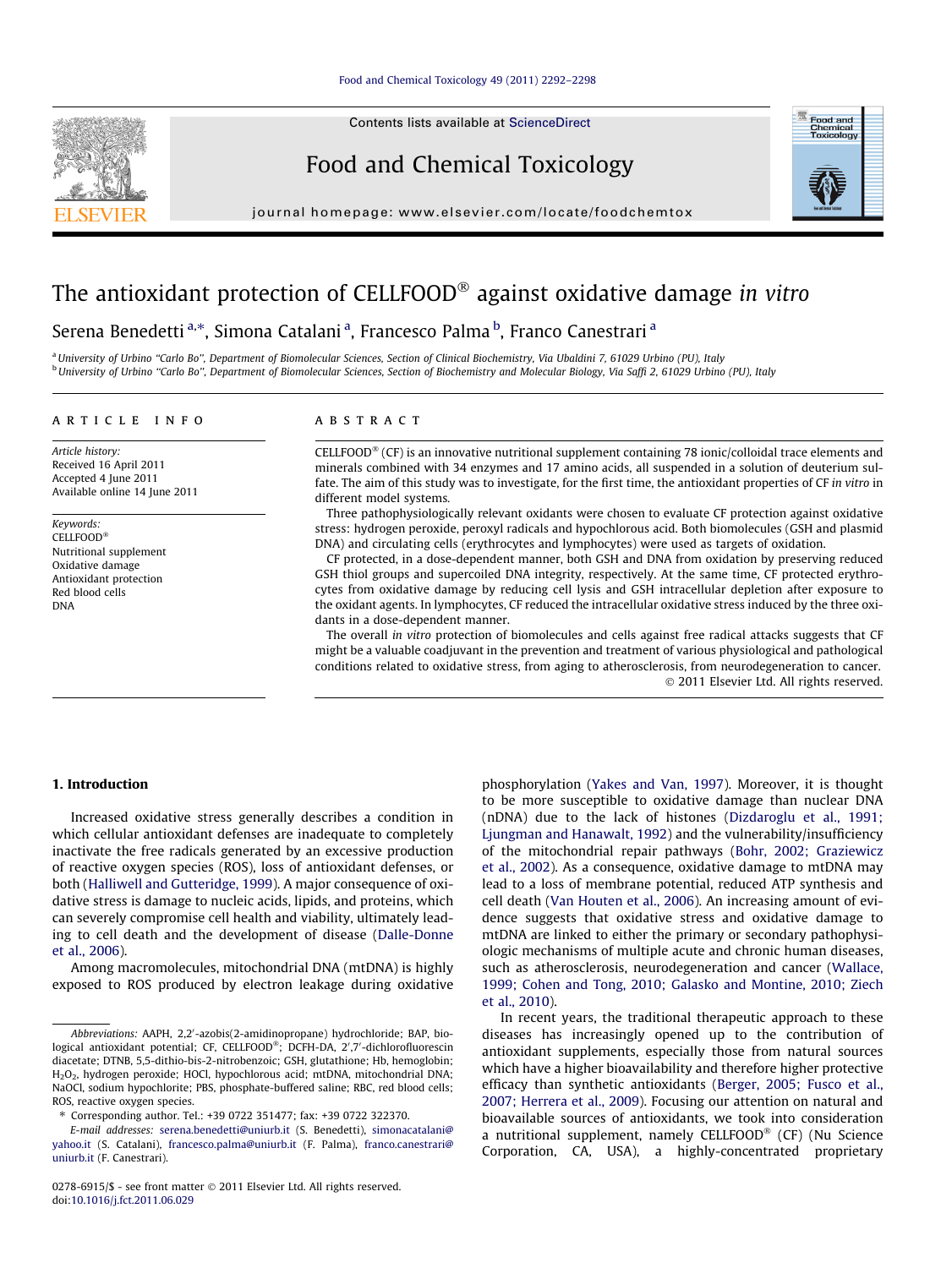formulation containing 78 ionic/colloidal trace elements and minerals combined with 34 enzymes and 17 amino acids, all suspended in a solution of deuterium sulfate ([Dyer, 2000](#page-5-0)).

Preliminary evidence make CF potentially interesting as a natural supplement for the antioxidant protection against oxidative stress-related damage. First, the efficacy of CF has been evidenced in the treatment of fibromyalgia [\(Nieddu et al., 2007\)](#page-5-0), a chronic pain syndrome without an effective cure [\(Smith and Barkin,](#page-5-0) [2010](#page-5-0)). Among the different hypotheses for its ethiopathophysiology, oxidative stress, generated by mitochondrial dysfunction, is one of the possibilities ([Pieczenik and Neustadt, 2007; Cordero et al.,](#page-5-0) [2010](#page-5-0)), suggesting that supplementation with antioxidants might be important in modulating the effects of ROS in the fibromyalgic syndrome. Accordingly, it has been demonstrated that the oral supplementation of CF for a period of six months significantly improves fibromyalgia symptoms and health-related quality of life of fibromyalgic patients with respect to placebo, thus sustaining the role of CF as a valuable source of antioxidants [\(Nieddu et al., 2007\)](#page-5-0).

Second, the efficacy of CF has been evidenced in professional athletes (Milić and Djordjević, 2009). It is well known that during intense exercise, bodily oxygen consumption is greatly increased and more ROS are produced in vivo due to increased cellular metabolism and to white blood cell activation [\(Santos-Silva et al.,](#page-5-0) [2001](#page-5-0)). If not readily neutralized, free radicals alter the permeability and functionality of muscle cell membranes thus causing a decline in performance and a slower recovery; at the same time, an anemic state may occur due to erythrocyte oxidative hemolysis ([Robinson](#page-5-0) [et al., 2006](#page-5-0)). Interestingly, it has been demonstrated that CF supplementation has a positive effect on the adaptation/training process and sport performance in professional cyclists ([Milic´](#page-5-0) and Djordjević, 2009), possibly through mechanisms involving an antioxidant protection against exercise-related oxidative damages.

With the aim of filling the existing gap in literature on the mechanisms underlying the protective role of this nutritional supplement, in the present study we investigate the antioxidant properties of CF in vitro by evaluating its protection against three pathophysiologically relevant oxidants such as hydrogen peroxide  $(H<sub>2</sub>O<sub>2</sub>)$ , peroxyl radicals (ROO $\cdot$ ) and hypochlorous acid (HOCl). It is well known that, at physiological levels  $(1-10 \mu M)$  extracellular),  $H<sub>2</sub>O<sub>2</sub>$  enhances cell proliferation and has a signaling role; on the contrary, at higher concentrations,  $H_2O_2$  induces oxidative stress, DNA oxidation and damage, and consequent mutagenesis and apoptosis ([Song et al., 2007\)](#page-5-0). Similarly, peroxyl radicals are important intermediates contributing significantly to free radical mediated oxidative stress, having the ability to induce chain reactions and lipoperoxidation, causing structural changes and making the membrane lose its integrity ([Kannan and Jain, 2000](#page-5-0)). Finally, HOCl is a highly reactive biological oxidant playing an important role in both bacterial cell killing and inflammatory tissue injury by neutrophils ([Winterbourn, 2002\)](#page-6-0). Excessive production of HOCl (up to  $200 \mu$ M in pathological conditions) has toxic effects; in fact, HOCl is able to penetrate cell membranes and to react with a wide range of target molecules (lipids, proteins and DNA). Reduced glutathione is one of the preferred biological substrates of HOCl ([Winterbourn and Brennan, 1997](#page-6-0)).

With this in mind, the protective effect of CF against oxidative damage was investigated in different model systems by choosing both biomolecules (glutathione and DNA) and circulating cells (erythrocytes and lymphocytes) as targets of oxidation.

#### 2. Material and methods

#### 2.1. Reagents

CELLFOOD<sup>®</sup> (liquid) was kindly provided by Eurodream (La Spezia, Italy) and stored at room temperature (CF is stable for several years in these conditions); Lymphoprep™ was purchased from Fresenius Kabi (Oslo, Norway); 2,2′-azobis(2-amidinopropane) hydrochloride (AAPH) as generator of peroxyl radicals was obtained from Trimital (Milan, Italy); 2',7'-dichlorofluorescin diacetate (DCFH-DA), 5,5dithio-bis-2-nitrobenzoic (DTNB), glutathione (GSH) and sodium hypochlorite (NaOCl) from Sigma–Aldrich (Milan, Italy).

#### 2.2. CELLFOOD<sup>®</sup> antioxidant power

The antioxidant power of CF was measured by the BAP (Biological Antioxidant Potential) test (Diacron International, Grosseto, Italy). The method is based on the ability of a colored solution, containing ferric ions ( $Fe<sup>3+</sup>$ ) adequately bound to a specific chromogenic substrate, to discolor when its  $Fe<sup>3+</sup>$  ions are reduced to ferrous ions (Fe $2^+$ ) following the addition of a reducing system ([Benzie and Strain, 1996\)](#page-5-0). The intensity of decoloration is assessed photometrically at 505 nm; intra- and inter-assay coefficients of variation are less than 5.5%.

#### 2.3. Protection of thiol groups against oxidation

As previously described [\(Solarska et al., 2010](#page-5-0)), GSH solution (250  $\mu$ M, final) in phosphate-buffered saline (PBS, pH 7.4) was mixed in the presence or absence of CF at different dilutions, with oxidants namely 100  $\mu$ M H<sub>2</sub>O<sub>2</sub>, 10 mM AAPH or 125  $\mu$ M HOCl (final concentrations) to make up a volume of 500  $\mu$ L.

HOCl was added as a solution of NaOCl in PBS; in fact at pH 7.4, this solution contains a mixture of HOCl and OCl<sup>-</sup> in approximately 1:1 ratio and is subsequently referred to as HOCl ([Vissers et al., 1998](#page-6-0)).  $H_2O_2$  and HOCl concentrations were determined spectrophotometrically at 230 nm ( $\varepsilon$  = 71 M<sup>-1</sup> cm<sup>-1</sup>) and 292 nm ( $\varepsilon$  =  $350 \, \text{M}^{-1} \, \text{cm}^{-1}$ ), respectively [\(Maehly and Chance, 1954; Morris, 1966](#page-5-0)).

After a 15 min incubation at room temperature (HOCl) or a 1 h incubation at 37 °C (H<sub>2</sub>O<sub>2</sub>, AAPH), the samples were diluted with 1 mL of 0.1 M phosphate buffer,  $pH$  8.0, and mixed with 10  $\mu$ L of 10 mM DTNB. The absorbance of thionitrobenzoic acid was measured at 412 nm.

#### 2.4. Protection of DNA against oxidative damage

To evaluate the protective effect of CF against DNA oxidation, a cell-free system composed of plasmid DNA, which resembles the structure of mtDNA, was used. The plasmid PINCO ([Grignani et al., 1998\)](#page-5-0) and pUC18 were propagated according to the standard molecular techniques [\(Sambrook et al., 1989\)](#page-5-0).

The plasmid DNA was purified using the QIAGEN Plasmid Midi Kit. The purified plasmid was spectrophotometrically assayed and diluted in TE (10 mM Tris–HCl, pH 8.0 and 1 mM Na<sub>2</sub>EDTA) to a concentration of 1 mg/mL. The pUC18 was linearized with Eco RI overnight at 37  $\degree$ C, then was purified using QIAGEN Plasmid Mini Kit and diluted in TE to a concentration of 0.5 mg/mL.

After purification, 10  $\mu$ L of PINCO plasmid DNA (0.025 mg/mL) in PBS, containing linearized pUC18 (0.01 mg/mL) as internal standard, were mixed with 10  $\mu$ L of PBS or 10 µL of different CF dilutions in PBS (range 1: 1250–1:25, final) and incubated 10 min at room temperature. After incubation,  $1 \mu L$  of 100 mM AAPH (5 mM final concentration), freshly made, was placed along the wall of the tube. The tube was vortexed and incubated at 37  $\degree$ C per 10 min. Fifteen microliters of the reaction were mixed with 5  $\mu$ L of 5  $\times$  Loading Buffer and analyzed in a 0.8% agarose Tris Acetate EDTA (TAE) gel and electrophoresed for 45 min at 75 V. The gel was stained with GelRed Nucleic Acid Gel Stain (Biotium, USA) and visualized by UV light in a Gel Doc 200 (Bio-Rad). Quantification was carried out by densitometric analysis using Quantity One Software 4.01 (Bio-Rad). Oxidative damage was assessed as a decrease in the level of the supercoiled form of plasmidic DNA.

The same procedure was used for the other ROS generating systems, in which AAPH was replaced with either 1  $\mu$ L of 20 mM H<sub>2</sub>O<sub>2</sub> + 2 mM ferric citrate (Fe<sup>3+</sup>) 100 μM; H<sub>2</sub>O<sub>2</sub>, 1 mM, final concentrations) or 1 μL of 60 μM FeSO<sub>4</sub> + 112 μM of Na<sub>2</sub>EDTA, pH 8.0 + 2 mM  $H_2O_2$  (Fe<sup>2+</sup>, 3 µM; EDTA, 5.6 µM;  $H_2O_2$ , 100 µM, final concentrations) or 1  $\mu$ L of HOCl 4 mM (200  $\mu$ M final concentration).

#### 2.5. Protection of erythrocytes against oxidant-induced hemolysis and glutathione depletion

Heparinized blood samples were obtained from healthy volunteers via venapuncture after obtaining informed consent. As previously reported ([Benedetti](#page-5-0) [et al., 2004](#page-5-0)), red blood cells (RBC) were isolated by centrifugation at 2500 rpm for 10 min, washed two times with PBS and finally re-suspended using the same buffer to a hematocrit level of 5%. The RBC suspension was then incubated at 37  $\degree$ C in the presence or absence of CF at different dilutions, with 100  $\mu$ M H<sub>2</sub>O<sub>2</sub>, 10 mM AAPH or  $125 \mu$ M HOCl (final concentrations). CF was added to the RBC suspension 10 min prior to addition of the oxidizing agents. The erythrocyte suspension incubated with PBS served as control. At the indicated time, an aliquot of reaction mixture (1 mL) was removed and centrifuged. RBC hemolysis was evaluated by measuring the content of hemoglobin (Hb) in supernatants at 540 nm, while GSH levels were determined at 412 nm by titration with DTNB after the addition of distilled water to the RBC pellet in order to lyse the cells.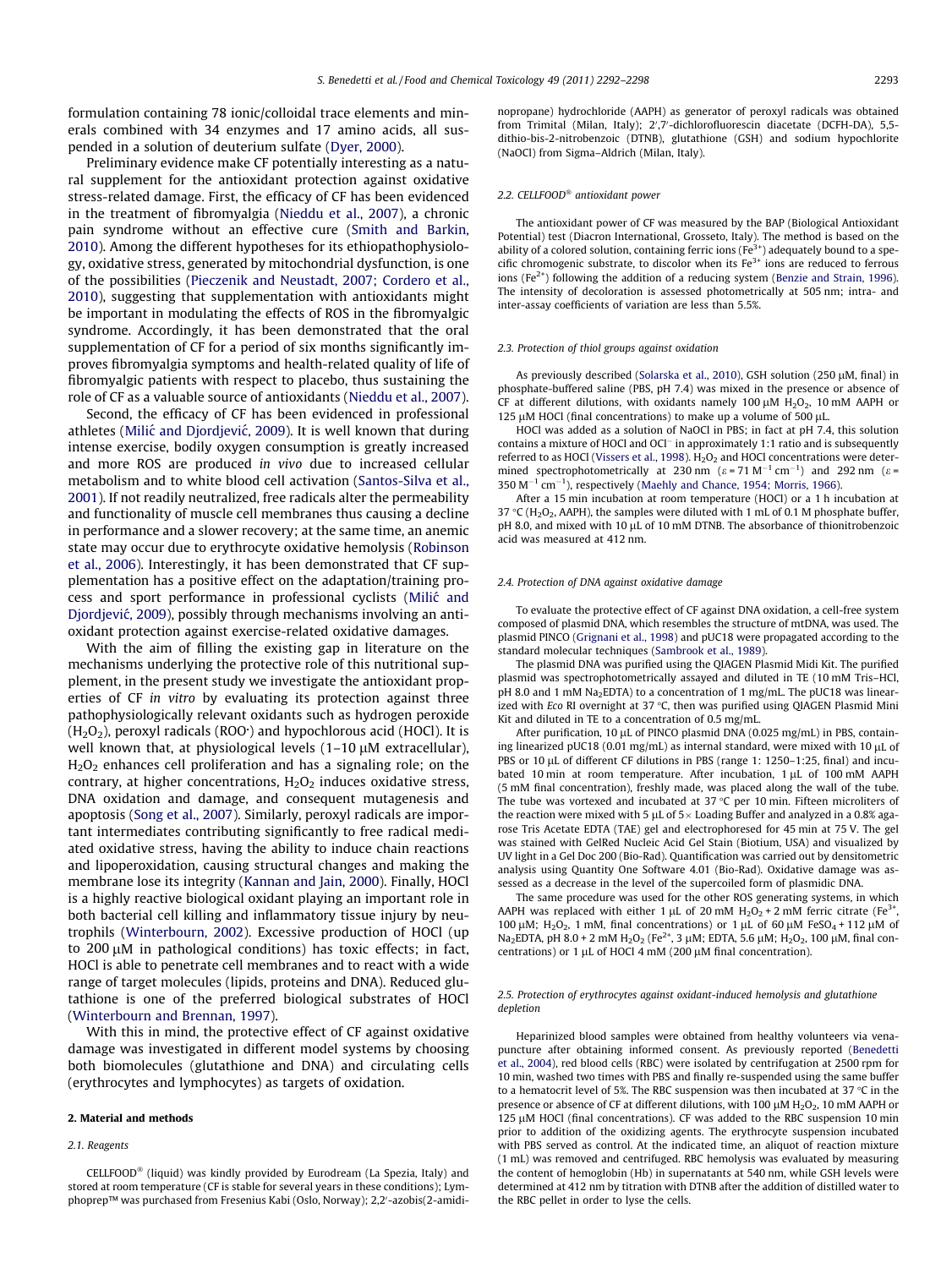#### 2.6. Protection of lymphocytes against ROS formation

Heparinized blood samples were obtained from healthy volunteers via venapuncture after obtaining informed consent. Lymphocytes were isolated by centrifugation at 1500 rpm for 20 min in the presence of Lymphoprep™, washed two times with PBS and after, re-suspended in the same buffer at a concentration of  $1 \times 10^6$  cells/mL. Cells were incubated with DCFH-DA (25 µM, final) at 37 °C for 30 min [\(Myhre et al., 2003](#page-5-0)); excess probe was then removed by centrifugation. Intracellular ROS were detected in DCFH-DA-loaded lymphocytes incubated at 37 °C in the presence or absence of CF at different dilutions, with 100  $\mu$ M H<sub>2</sub>O<sub>2</sub>,  $10 \text{ mM }$  AAPH or  $125 \mu$ M HOCl (final concentrations). CF was added to the lymphocyte suspension 10 min prior to addition of the oxidizing agents. Samples of  $5 \times 10^4$ cells were placed on 96-well plates; at the indicated time, the fluorescence emission of the probe following oxidation by ROS was measured at 520 nm upon excitation at 485 nm in a FluoStar Optima spectrofluorimeter (BMG Labtech, Offenburg, Germany).

#### 2.7. Data analysis

All the presented results are mean values ± standard deviations (SD) from three independent experiments. Graphs were obtained using Origin 6.0 (Microcal Software, Inc., Northampton, MA, USA).

#### 3. Results

## 3.1. CF antioxidant power

The evaluation of CF ferric reducing ability by the BAP test, as a measure of its total antioxidant power, revealed that CF had a BAP value equal to  $65,205 \pm 1676$  µM.

#### 3.2. CF protection against GSH oxidation

In the experiments using GSH as the target of oxidation, we found that  $H_2O_2$ , AAPH and HOCl caused a strong oxidation of the GSH thiol group thus leading to a significant reduction in GSH concentration in the reaction mixture (approximately a reduction of 70% with respect to control was observed, data not shown). When oxidation occurred in the presence of CF at different dilutions (range 1:5000–1:50), we observed that CF inhibited the oxidation of GSH induced by the three oxidants in a dose-dependent manner (Fig. 1). The best protection against thiol group oxidation was observed when  $H_2O_2$  was used as the oxidant (IC<sub>50</sub> at CF dilution equal to 1:385) rather than AAPH (IC<sub>50</sub> at 1:140) or HOCl (IC<sub>50</sub> at 1:130).

### 3.3. CF protection against DNA oxidation

The protective effect of CF versus DNA oxidation was investigated in a cell-free system. Plasmid DNA that was not oxidized (control) contained 48  $\pm$  2% of supercoiled (CCC) and 50  $\pm$  2% of circular (OC) forms; while plasmid DNA treated with the different ROS generating systems showed a depletion to approximately 33% of the CCC form (data not shown). When oxidation induced by  $Fe^{2+}/H_2O_2$ ,  $Fe^{3+}/H_2O_2$  and AAPH occurred in the presence of CF at different dilutions (range 1:1250–1:25), a dose-dependent inhibition of DNA oxidation was observed [\(Fig. 2\)](#page-3-0). The best DNA protection was evidenced when  $Fe^{2+}/H_2O_2$  was used as the oxidant (IC<sub>50</sub> at CF dilution equal to 1:909) rather than  $Fe^{3+}/H_2O_2$  (IC<sub>50</sub> at 1:250) or AAPH (IC<sub>50</sub> at 1:84). A different trend was found by using HOCl as the oxidant agent; in fact, at the highest CF dilution tested (1:1250), a 100% protection toward DNA damage was already evidenced (not shown).

### 3.4. CF protection against RBC oxidation

In the experiments using RBC as the target of oxidation, we found that RBC oxidation by  $H_2O_2$ , AAPH and HOCl caused a time-dependent cell lysis leading to Hb release and absorbance

increment at 540 nm [\(Fig. 3A](#page-3-0)–C). On the contrary, RBC incubated in PBS (controls) were stable and little hemolysis was observed during the different incubation periods. When AAPH-mediated oxidation took place in the presence of CF at different dilutions (range 1:4000–1:500), a dose-dependent reduction of RBC hemolysis was evidenced [\(Fig. 3](#page-3-0)B). When  $H_2O_2$ - and HOCl-induced oxidation took place in the presence of CF at different dilutions (range 1:4000– 1:500), RBC hemolysis was not evidenced, indeed cell lysis was even lower than controls ([Fig. 3](#page-3-0)A and C).

Following oxidation by  $H_2O_2$ , AAPH and HOCl, a timedependent intracellular GSH depletion was also observed in RBC incubated at 37  $°C$  ([Fig. 4](#page-4-0)A–C), while little consumption of GSH was evidenced in controls during the different incubation periods. When RBC oxidation occurred in the presence of CF at different dilutions (range 1:4000–1:500), a dose-dependent inhibition of GSH consumption was observed [\(Fig. 4](#page-4-0)A–C).

# 3.5. CF protection against lymphocyte oxidation

Little fluorescence emission was evidenced in DCFH-DA-loaded lymphocytes incubated with PBS (controls); on the contrary, the addition of  $H_2O_2$ , AAPH and HOCl to lymphocytes caused a strong fluorescence emission indicating a rapid accumulation of intracellular ROS (approximately 5 times higher than control, data not shown). When oxidation took place in the presence of CF at different dilutions (range 1:2000–1:250), a dose-dependent reduction of cellular oxidative stress was evidenced, with an inhibition of ROS formation equal to 100% for the highest CF concentration tested ([Fig. 5\)](#page-4-0). The best protection of CF against ROS accumulation was observed when AAPH was used as the oxidant  $(IC_{50}$  at CF dilution equal to 1:647) rather than HOCl (IC<sub>50</sub> at 1:500) or  $H<sub>2</sub>O<sub>2</sub>$  (IC<sub>50</sub> at 1:483).

# 4. Discussion

In this study, the in vitro antioxidant properties of CELLFOOD $^{\circ}$ were investigated for the first time. The first analysis conducted on CF (liquid) involved an evaluation of its ferric reducing ability as a measure of its total antioxidant power. As a result, we found that CF had a BAP value of approximately  $65,000 \mu$ M; this means a very high antioxidant capacity considering that human plasma from healthy subjects normally has a BAP value ranging from



Fig. 1. The protection of GSH against  $H_2O_2$ -, AAPH-, and HOCl-induced thiol group oxidation by CELLFOOD®. GSH (250  $\mu$ M) was incubated with 100  $\mu$ M H<sub>2</sub>O<sub>2</sub>, 10 mM AAPH or 125  $\mu$ M HOCl (final) in the absence and presence of CF (dilution range 1:5000–1:50). Data are expressed as the mean ± SD of three experiments.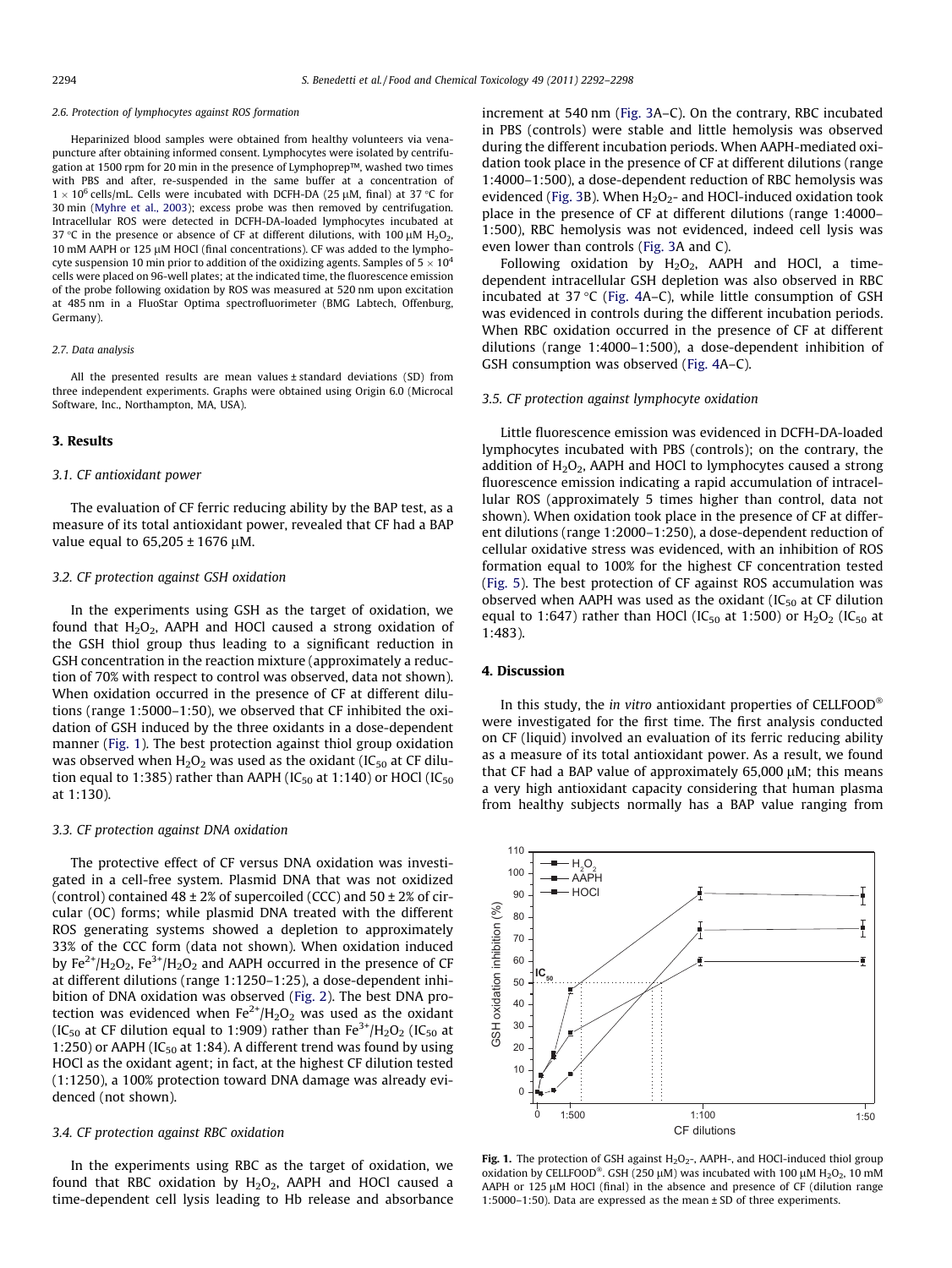<span id="page-3-0"></span>

Fig. 2. The protection of DNA against  $H_2O_2$ - and AAPH-induced oxidation by CELLFOOD®. Pinco plasmid DNA (0.025 mg/mL) was incubated with Fe $^{2+}$ /H<sub>2</sub>O<sub>2</sub>, Fe $^{3+}$ / H<sub>2</sub>O<sub>2</sub>, or AAPH in the absence and presence of CF (dilution range 1:1250-1:25). Data are expressed as the mean ± SD of three experiments.

 $2200$  to  $4000 \mu$ M [\(Martarelli and Pompei, 2009\)](#page-5-0). This power is obviously not absolute but relative to the tested substrate (i.e. ferric ions). However, considering that these ions are naturally occurring components, we believed that the BAP test provided a reliable measure of CF antioxidant power against the attack of free radicals in physiological conditions.

With this in mind, we decided to investigate CF antioxidant protection against three physiologically relevant oxidizing agents, namely hydrogen peroxide, peroxyl radicals and hypochlorous acid, starting with GSH as a target molecule of oxidation. As a result, we observed that CF inhibited the oxidation of GSH induced by the three oxidants in a dose-dependent manner, thus maintaining GSH thiol groups in their reduced state. GSH is the most abundant non-enzymatic antioxidant present in mammalian cells and plays a very important role in maintaining cellular redox homeostasis [\(Pastore et al., 2003\)](#page-5-0). During oxidative stress, the cellular pool of GSH is depleted, consequently, exogenously introduced radical scavengers, such as CF, may protect GSH levels in cells by preventing them from being consumed in reactions with free radicals ([Valko et al., 2007](#page-5-0)).

We also evaluated the protective effect of CF against free radical-induced DNA damage using a cell-free system composed of plasmid DNA which resembles the structure of mtDNA. Our experiments indicate a high protection of CF towards DNA oxidation, especially when induced by the radical generating system  $Fe^{2+}/$ H2O2. These radical species (hydroxyl radicals) are mainly produced in mitochondria ([Lenaz, 1998](#page-5-0)) and it has been demonstrated that the oxidative damage to mtDNA is implicated in physiological senescence and age-related disorders such as sporadic neurodegenerative disorders, type II diabetes, cancer and cardiac diseases ([Balaban et al., 2005; Taylor and Turnbull, 2005\)](#page-5-0). Our results suggest that CF supplementation might play a role in mitochondria viability and the long term consumption of CF may be helpful in diseases related to mitochondrial dysfunction. Accordingly, the employment of CF in fibromyalgic patients demonstrated an improvement in fibromyalgia symptoms and health-related quality of life ([Nieddu et al., 2007\)](#page-5-0).

Another aspect that aroses from the DNA protection assay was the behavior of CF in relation to HOCl-mediated oxidation. HOCl induces different types of DNA damage (single-strand breakage, 8-OHdG and  $M_1$ dG formation) ([Gungor et al., 2010](#page-5-0)) and our data revealed that CF offered a high level of protection against DNA single-strand breakage. It is well known that HOCl produced by



Fig. 3. The protection of erythrocytes against  $H_2O_2$ - (A), AAPH- (B) and HOClinduced (C) hemolysis by CELLFOOD®. Erythrocytes were incubated in PBS with 100  $\mu$ M H<sub>2</sub>O<sub>2</sub> at 37 °C for 4 h (A), with 10 mM AAPH for 6 h (B) or with 125  $\mu$ M HOCl for 10 min (C) in the absence and presence of CF (dilution range 1:4000– 1:500). Data are expressed as the mean of three experiments (SD have been omitted for clarity).

activated neutrophils can initiate chemical mutagenesis and carcinogenesis by producing oxidative damage to the genome in the inflammatory environment ([Ohshima et al., 2003\)](#page-5-0). Indeed,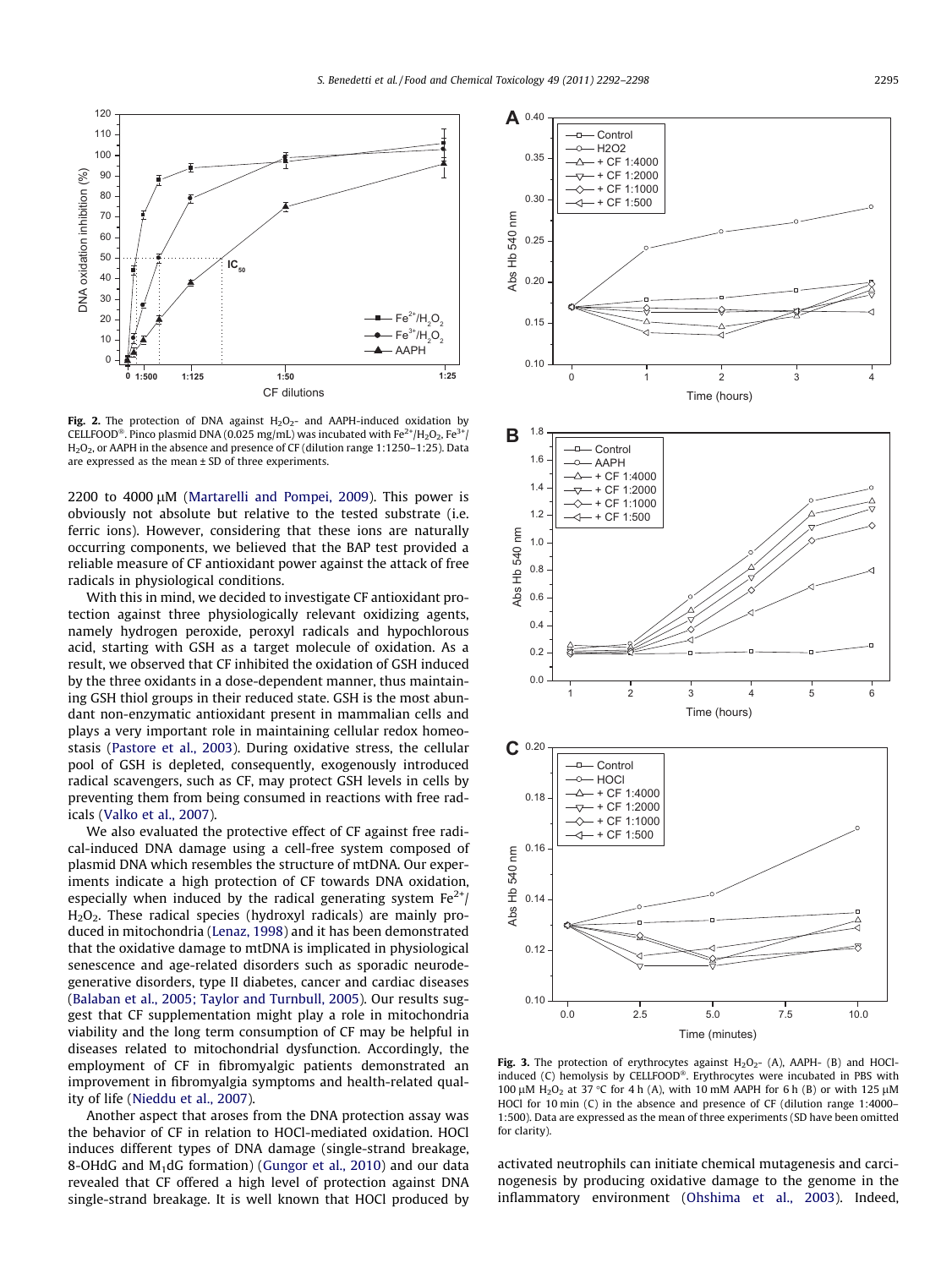<span id="page-4-0"></span>

Fig. 4. The protection of erythrocytes against  $H_2O_2$ - (A), AAPH- (B) and HOClinduced (C) GSH depletion by CELLFOOD®. Erythrocytes were incubated in PBS with 100  $\mu$ M H<sub>2</sub>O<sub>2</sub> at 37 °C for 4 h (A), with 10 mM AAPH for 6 h (B) or with 125  $\mu$ M HOCl for 10 min (C) in the absence and presence of CF (dilution range 1:4000– 1:500). Data are expressed as the mean ± SD of three experiments.

activation of neutrophils during lung inflammation should be considered a significant factor in genotoxicity towards the epithelial cells [\(Gungor et al., 2010\)](#page-5-0). Chlorinative stress is also related to neurodegenerative diseases such as Alzheimer's disease, Parkinson's disease, and multiple sclerosis, disorders in which the role of



Fig. 5. The protection of lymphocytes against  $H_2O_2$ -, AAPH- and HOCl-induced ROS accumulation by CELLFOOD®. Lymphocytes were incubated in PBS at 37 °C for 10 min with 100  $\mu$ M H<sub>2</sub>O<sub>2</sub>, 10 mM AAPH or 125  $\mu$ M HOCl in the absence and presence of CF (dilution range 1:2000–1:250). Data are expressed as the mean ± SD of three experiments.

inflammation is subject to increased scrutiny ([Yap et al., 2007\)](#page-6-0). The findings of the present study reveal that CF exhibits genome protection activity exploitable in preventive medicine in chronic and degenerative pathologies in which inflammatory states are known to play an etiological role.

Being particularly susceptible to oxidative damage, erythrocytes were also chosen as a model system for investigating CF antioxidant properties. RBC have a high cellular concentration of Hb and are directly exposed to molecular oxygen. At the same time, they have a high polyunsaturated fatty acid content in their membranes making them highly susceptible to peroxyl radical mediated oxidation that leads to leakage of Hb and a decrease in intracellular GSH levels ([Hseu et al., 2008; Magalhães et al., 2009; Wang et al., 2009\)](#page-5-0). In our experiments, we found that CF effectively protected RBC from Hb release and GSH depletion induced by  $H_2O_2$  and AAPH, thus furnishing protection against oxidative hemolysis and preserving the endogenous antioxidant defense system.

In addition, CF protection was also observed in the case of RBC oxidation by HOCl, which represents a good model system for investigating neutrophil-mediated cell injury [\(Winterbourn and](#page-6-0) [Brennan, 1997; Vissers et al., 1998; Winterbourn, 2002\)](#page-6-0). Exposure of RBC to HOCl results in the loss of intracellular GSH that precedes oxidation of membrane thiols and the formation of chloramines ([Vissers and Winterbourn, 1995\)](#page-6-0). The well-known end result of RBC exposure to HOCl is cell hemolysis [\(Vissers et al., 1994](#page-5-0)); indeed, HOCl treatment causes an immediate change in the RBC membrane structure that affects membrane deformability and permeability. In our experiments, we found that CF promptly reduced RBC lysis and GSH depletion induced by HOCl.

The overall protection of RBC by CF against oxidation might explain some of the positive effects of CF supplementation on the training process and sport performance in professional athletes (Milić and Djordjević, 2009). The rise in cellular metabolism and in Hb turnover during intense exercise may favor ROS production within the RBC and activation of leukocytes leading to the release of neutrophil activation products (HOCl) ([Santos-Silva et al., 2001\)](#page-5-0). Considering that most ROS are able to diffuse through the RBC membrane and that the RBC has limited repair mechanisms, the oldest RBC may not overcome the oxidative stress developed within the cell; the youngest RBC may develop and/or accumulate oxidative lesions. As a final result, an anemic state may occur ([Robinson et al., 2006](#page-5-0)). In this context, CF supplementation might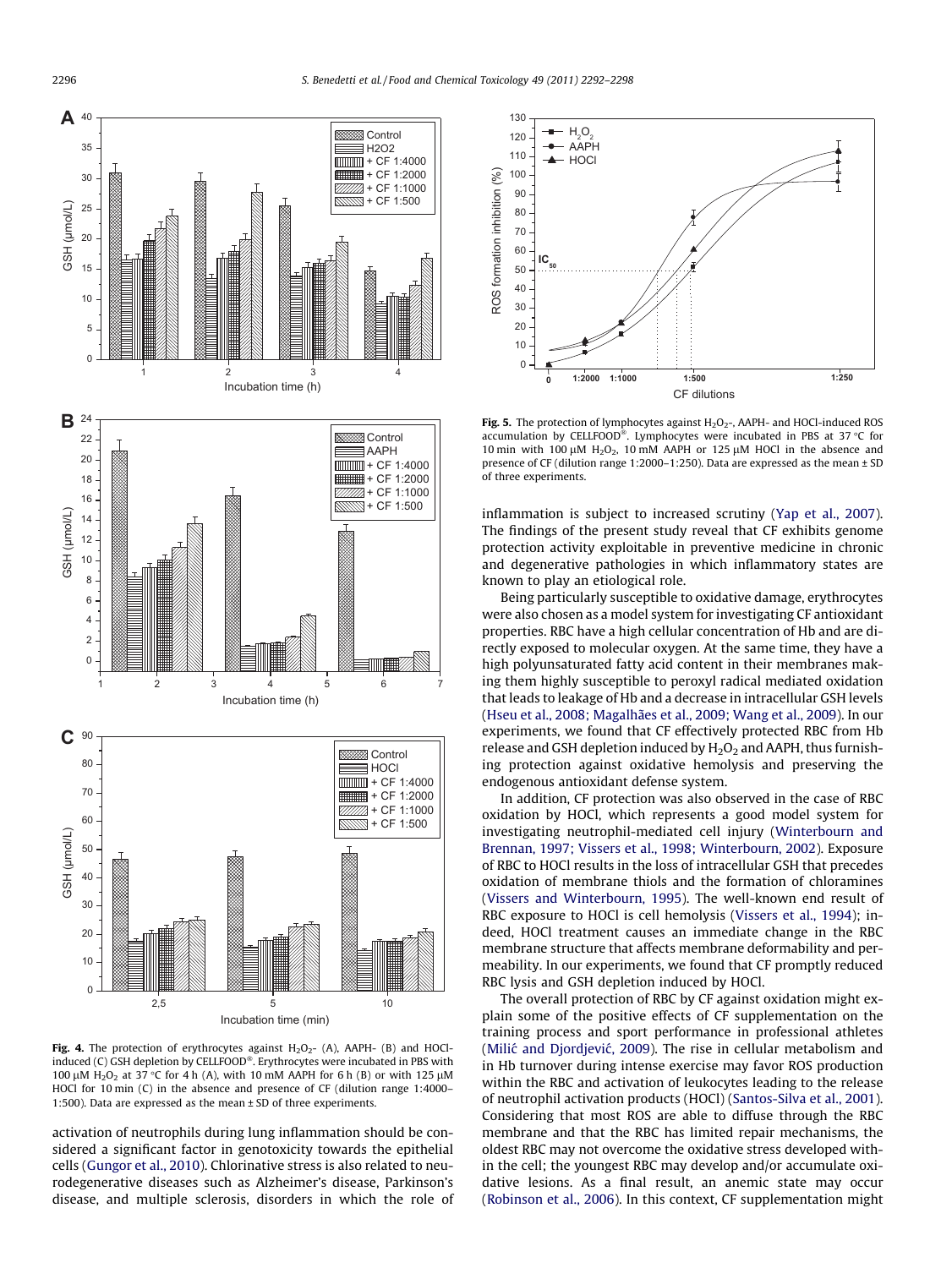<span id="page-5-0"></span>have great relevance in contrasting the toxic effects of ROS produced by cellular metabolism (such as peroxyl radicals) or by neutrophil activation (such as HOCl), thus preserving RBC from hemolysis and thus athletes from anemia.

Finally, we used lymphocytes as cellular targets of oxidation. Lymphocytes, being involved in the immune response, are normally subjected in vivo to oxidative stress (Knight, 2000). Moreover, since lymphocytes are immediately exposed to variations in antioxidants in the blood due to modifications in dietary habits, they represent a reliable cellular line to study the effect of dietary antioxidants on cell protection (Anderson et al., 1994; Foti et al., 2005). In our experiments, we tested CF protection against free radical formation in DCFH-DA-loaded lymphocytes subjected to H<sub>2</sub>O<sub>2</sub>, AAPH and HOCl oxidation. The fluorogenic compound DCFH-DA has been utilized extensively as a marker for oxidative stress, in fact, it emits fluorescence when it is oxidized to DCF, thus measuring the formation of reactive species in cells (Myhre et al., 2003). Even in this case, we observed that CF significantly reduced the intracellular ROS formation induced by the three oxidants in a dose-dependent manner.

# 5. Conclusions

In the present study we have clearly evidenced that CELLFOOD $^\circ$ is a nutritional supplement that furnishes effective antioxidant protection against pathophysiologically relevant oxidant agents. The in vitro protection of cells and biomolecules against free radical attacks suggests that CF might be a valuable coadjuvant in the prevention and treatment of various physiological and pathological conditions related to oxidative stress, from aging to sport anemia, from fibromyalgia to neurodegeneration and cancer.

# Conflict of Interest

The authors declare that there are no conflicts of interest.

#### Acknowledgment

We thank Dr. Francesca Carducci for advice on the English language.

# References

- Anderson, D., Yu, T.W., Phillips, B.J., Schmezer, P., 1994. The effect of various antioxidants and other modifying agents on oxygen-radical-generated DNA damage in human lymphocytes in the COMET assay. Mutat. Res. 307, 261–271.
- Balaban, R.S., Nemoto, S., Finkel, T., 2005. Mitochondria oxidants, and aging. Cell 120, 483–495.
- Benedetti, S., Benvenuti, F., Pagliarani, S., Francogli, S., Scoglio, S., Canestrari, F., 2004. Antioxidant properties of a novel phycocyanin extract from the bluegreen alga Aphanizomenon flos-aquae. Life Sci. 75, 2353–2362.
- Berger, M.M., 2005. Can oxidative damage be treated nutritionally? Clin. Nutr. 24, 172–183.
- Benzie, I.F., Strain, J.J., 1996. The ferric reducing ability of plasma (FRAP) as a measure of ''antioxidant power'': the FRAP assay. Anal. Biochem. 239, 70–76.
- Bohr, V.A., 2002. Repair of oxidative DNA damage in nuclear and mitochondrial DNA and some changes with aging in mammalian cells. Free Radic. Biol. Med. 32, 804–812.
- Cohen, R.A., Tong, X., 2010. Vascular oxidative stress: the common link in hypertensive and diabetic vascular disease. J. Cardiovasc. Pharmacol. 55, 308– 316.
- Cordero, M.D., de Miguel, M., Carmona-López, I., Bonal, P., Campa, F., Moreno-Fernández, A.M., 2010. Oxidative stress and mitochondrial dysfunction in fibromyalgia. Neuro Endocrinol. Lett. 31, 169–173.
- Dalle-Donne, I., Rossi, R., Colombo, R., Giustarini, D., Milzani, A., 2006. Biomarkers of oxidative damage in human disease. Clin. Chem. 52, 601–623.
- Dizdaroglu, M., Rao, G., Halliwell, B., Gajewski, E., 1991. Damage to the DNA bases in mammalian chromatin by hydrogen peroxide in the presence of ferric and cupric ions. Arch. Biochem. Biophys. 285, 317–324.
- Dyer, D.S., 2000. CELLFOOD®. Vital cellular nutrition for the new millennium, Feedback Books Inc.
- Foti, P., Erba, D., Riso, P., Spadafranca, A., Criscuoli, F., Testolin, G., 2005. Comparison between daidzein and genistein antioxidant activity in primary and cancer lymphocytes. Arch. Biochem. Biophys. 433, 421–427.
- Fusco, D., Colloca, G., Lo Monaco, M.R., Cesari, M., 2007. Effects of antioxidant supplementation on the aging process. Clin. Interv. Aging 2, 377–387.
- Galasko, D., Montine, T.J., 2010. Biomarkers of oxidative damage and inflammation in Alzheimer's disease. Biomark. Med. 4, 27–36.
- Graziewicz, M.A., Day, B.J., Copeland, W.C., 2002. The mitochondrial DNA polymerase as a target of oxidative damage. Nucleic Acids Res. 30, 2817–2824.
- Grignani, F., Kinsella, T., Mencarelli, A., Valtieri, M., Riganelli, D., Grignani, F., Lanfrancone, L., Peschle, C., Nolan, G.P., Pelicci, P.G., 1998. High-efficiency gene transfer and selection of human hematopoietic progenitor cells with a hybrid EBV/retroviral vector expressing the green fluorescence protein. Cancer Res. 58, 14–19.
- Gungor, N., Knaapen, A.M., Munnia, A., Peluso, M., Haenen, G.R., Chiu, R.K., Godschalk, R.W., van Schooten, F.J., 2010. Genotoxic effects of neutrophils and hypochlorous acid. Mutagenesis 25, 149–154.
- Halliwell, B., Gutteridge, J.M.C., 1999. Free radicals in biology and medicine. Oxford University Press, New York.
- Herrera, E., Jiménez, R., Aruoma, O.I., Hercberg, S., Sánchez-García, I., Fraga, C., 2009. Aspects of antioxidant foods and supplements in health and disease. Nutr. Rev. 67, S140–S144.
- Hseu, Y.C., Chang, W.H., Chen, C.S., Liao, J.W., Huang, C.J., Lu, F.J., Chia, Y.C., Hsu, H.K., Wu, J.J., Yang, H.L., 2008. Antioxidant activities of Toona Sinensis leaves extracts using different antioxidant models. Food Chem. Toxicol. 46, 105–114.
- Kannan, K., Jain, S.K., 2000. Oxidative stress and apoptosis. Patho. Physiol. 7, 153– 163.
- Knight, J.A., 2000. Review: free radicals antioxidants, and the immune system. Ann. Clin. Lab. Sci. 30, 145–158.
- Lenaz, G., 1998. Role of mitochondria in oxidative stress and ageing. Biochim. Biophys. Acta 1366, 53–67.
- Ljungman, M., Hanawalt, P.C., 1992. Efficient protection against oxidative DNA damage in chromatin. Mol. Carcinog. 5, 264–269.
- Maehly, A.C., Chance, B., 1954. The assay of catalases and peroxidases. Methods Biochem. Anal. 1, 357–424.
- Magalhães, A.S., Silva, B.M., Pereira, J.A., Andrade, P.B., Valentão, P., Carvalho, M., 2009. Protective effect of quince (Cydonia oblonge Miller) fruit against oxidative hemolysis of human erythrocytes. Food Chem. Toxicol. 47, 1372– 1377.
- Martarelli, D., Pompei, P., 2009. Oxidative stress and antioxidant changes during a 24-hours mountain bike endurance exercise in master athletes. J. Sports Med. Phys. Fitness 49, 122–127.
- Milić, R., Djordjević, S., 2009. Cycling performance and Cellfood. In: Loland, S., Bø, K., Fasting, K., Hallén, J., Ommundsen, Y., Roberts, G., Tsolakidis, E. (Eds.), Book of Abstracts of the 14th Annual Congress of the European College of Sport Science. Gamlebyen Grafiske A.S., Oslo, p. 230.
- Morris, J.C., 1966. The acid ionization constant of HClO from 5 to 35. J. Phys. Chem. 70, 3798–3805.
- Myhre, O., Andersen, J.M., Aarnes, H., Fonnum, F., 2003. Evaluation of the probes 2',7'-dichlorofluorescin diacetate luminol and lucigenin as indicators of reactive species formation. Biochem. Pharmacol. 65, 1575–1582.
- Nieddu, M.E., Menza, L., Baldi, F., Frediani, B., Marcolongo, R., 2007. Efficacy of Cellfood's therapy (deutrosulfazyme) in fibromyalgia. Reumatismo 59, 316– 321.
- Ohshima, H., Tatemichi, M., Sawa, T., 2003. Chemical basis of inflammation-induced carcinogenesis. Arch. Biochem. Biophys. 417, 3–11.
- Pastore, A., Federici, G., Bertini, E., Piemonte, F., 2003. Analysis of glutathione: implication in redox and detoxification. Clin. Chim. Acta 333, 19–39.
- Pieczenik, S.R., Neustadt, J., 2007. Mitochondrial dysfunction and molecular pathways of disease. Exp. Mol. Pathol. 83, 84–92.
- Robinson, Y., Cristancho, E., Böning, D., 2006. Intravascular hemolysis and mean red blood cell age in athletes. Med. Sci. Sports Exerc. 38, 480–483.
- Sambrook, J., Fritsch, E.F., Maniatis, T., 1989. Molecular cloning. A laboratory manual. Cold Spring Harbor, New York.
- Santos-Silva, A., Rebelo, M.I., Castro, E.M., Belo, L., Guerra, A., Rego, C., Quintanilha, A., 2001. Leukocyte activation erythrocyte damage lipid profile and oxidative stress imposed by high competition physical exercise in adolescents. Clin. Chim. Acta 306, 119–126.
- Smith, H.S., Barkin, R.L., 2010. Fibromyalgia syndrome: a discussion of the syndrome and pharmacotherapy. Am. J. Ther. 17, 418–439.
- Solarska, K., Lewińska, A., Karowicz-Bilińska, A., Bartosz, G., 2010. The antioxidant properties of carnitine in vitro. Cell. Mol. Biol. Lett. 15, 90–97.
- Song, Y., Driessens, N., Costa, M., De Deken, X., Detours, V., Corvilain, B., Maenhaut, C., Miot, F., Van Sande, J., Many, M.C., Dumont, J.E., 2007. Roles of hydrogen peroxide in thyroid physiology and disease. J. Clin. Endocrinol. Metab. 92, 3764– 3773.
- Taylor, R.W., Turnbull, D.M., 2005. Mitochondrial DNA mutations in human disease. Nat. Rev. Genet. 6, 389–402.
- Valko, M., Leibfritz, D., Moncol, J., Cronin, M.T., Mazur, M., Telser, J., 2007. Free radicals and antioxidants in normal physiological functions and human disease. Int. J. Biochem. Cell. Biol. 39, 44–84.
- Van Houten, B., Woshner, V., Santos, J.H., 2006. Role of mitochondrial DNA in toxic responses to oxidative stress. DNA Repair 5, 145–152.
- Vissers, M.C., Stern, A., Kuypers, F., van den Berg, J., Winterbourn, C.C., 1994. Membrane changes associated with lysis of red blood cells by hypochlorous acid. Free Radic. Biol. Med. 16, 703–712.